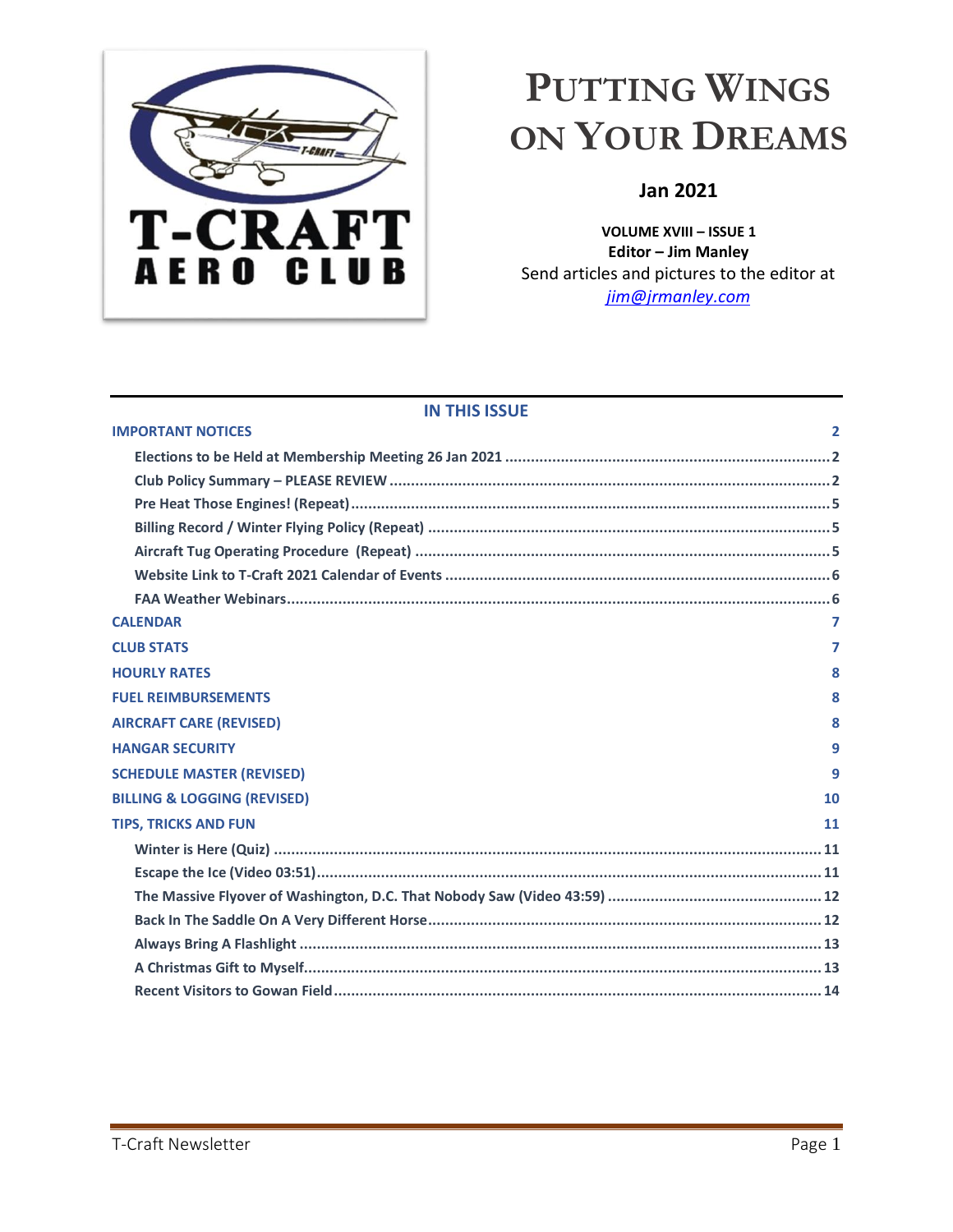# **IMPORTANT NOTICES**

#### **Elections to be Held at Membership Meeting 26 Jan 2021**

(Submitted by Ivan Sudac, T-Club President)

<span id="page-1-0"></span>We will hold elections for three expiring Board member terms at the membership meeting on 26 January 2021. All three incumbents indicate they will stand. Any other members who wish to also run for office should contac[t Gordon Hall](mailto:glh211@aol.com) who will officiate. Nominations will also be received during the meeting prior to the election. Standby for information about how to participate in the online meeting and election.

The positions available for vote this year are:

- **President** for 1-year term. Incumbent: Ivan Sudac
- **Billing Director** for 4-year term. Incumbent:: Reggie Sellers
- **Treasurer** for 2-year term. Incumbent: Dennis Wheeler

#### **[Back](#page-0-1) to the Top**

#### **Club Policy Summary – PLEASE REVIEW**

(Submitted by Jim Hudson, T-Craft Director of Membership)

<span id="page-1-1"></span>Just like a BFR makes us better pilots, an annual review of club policies helps to be better members. The material below contains excerpts from the current "New Member" information sheet.

#### **Scheduling Aircraft:**

- We use the scheduling program called Schedulemaster at [www.schedulemaster.com.](http://www.schedulemaster.com/) Your User Number is:**xxxxxx** your Username is yyyyyy, and your password is **zzzzzzzzz**. You can change your password and/or create a different username after your initial log-in if you wish. **If you change your Username, please let me or Reggie know**, since it is used in the flight log system and will need to be updated. You can use either User Number (which you will always retain) or Username and password to log into Schedulemaster. After login in, please go to the My Account/My Profile tab and review the contact information for correctness and add any missing information. Pay particular attention to your email address, since all club email's are sent via Schedule Master. Also check the status tab with your medical/bfr dates if they apply. There is an optional feature to remind you of your 90 day, day and night currency if you wish to use it to get a reminder from schedulemaster 30 days before those dates expire.
- All of the club communication is done via the email you have listed in Schedule Master, so it's important to keep your email current. Your Name in schedule master is used for our billing and should not be changed. Let our billing director Reggie Sellers know if you want to change your name, address, email, username, or other contact information. The billing system is not linked to Schedule Master. There is some information in SM (in the shaded boxes) that cannot be changed by a member, such as your Flight Review, Medical Certificate, or T-Craft 90 day attendance dates. You must provide the membership director (me at this time) a copy of your Pilot Certificate, Flight Review Endorsement and/or Medical when you receive or update them. You can send it in with your bill, or email me an electronic copy, or leave it in the office in an envelope to my attention (let me know via email that you left it in the office).
- You can schedule out 90 days in advance, and schedule a total of twenty (20), 24-hour days for a total 480 maximum allowable hours, within a 90 day period. You can also schedule up to a 14 day duration block, but will need board approval to schedule beyond a two week block.
- Please remember to cancel your schedule if you cannot fly for some reason. Also cancel the remaining portion of a schedule if you return with time remaining on a schedule (more than an hour left). You will get an email reminding you of your schedule 5 days and 1day before your schedule. If you fail to fly and do not cancel out a schedule, you could be subject to 1 hr. fine/day, or suspension if scheduling privileges are abused.
- If you are scheduling multiple days your flying hours should be equal to or greater than the days reserved. So, if you have the plane from Friday evening through Sunday you should fly 3 hours or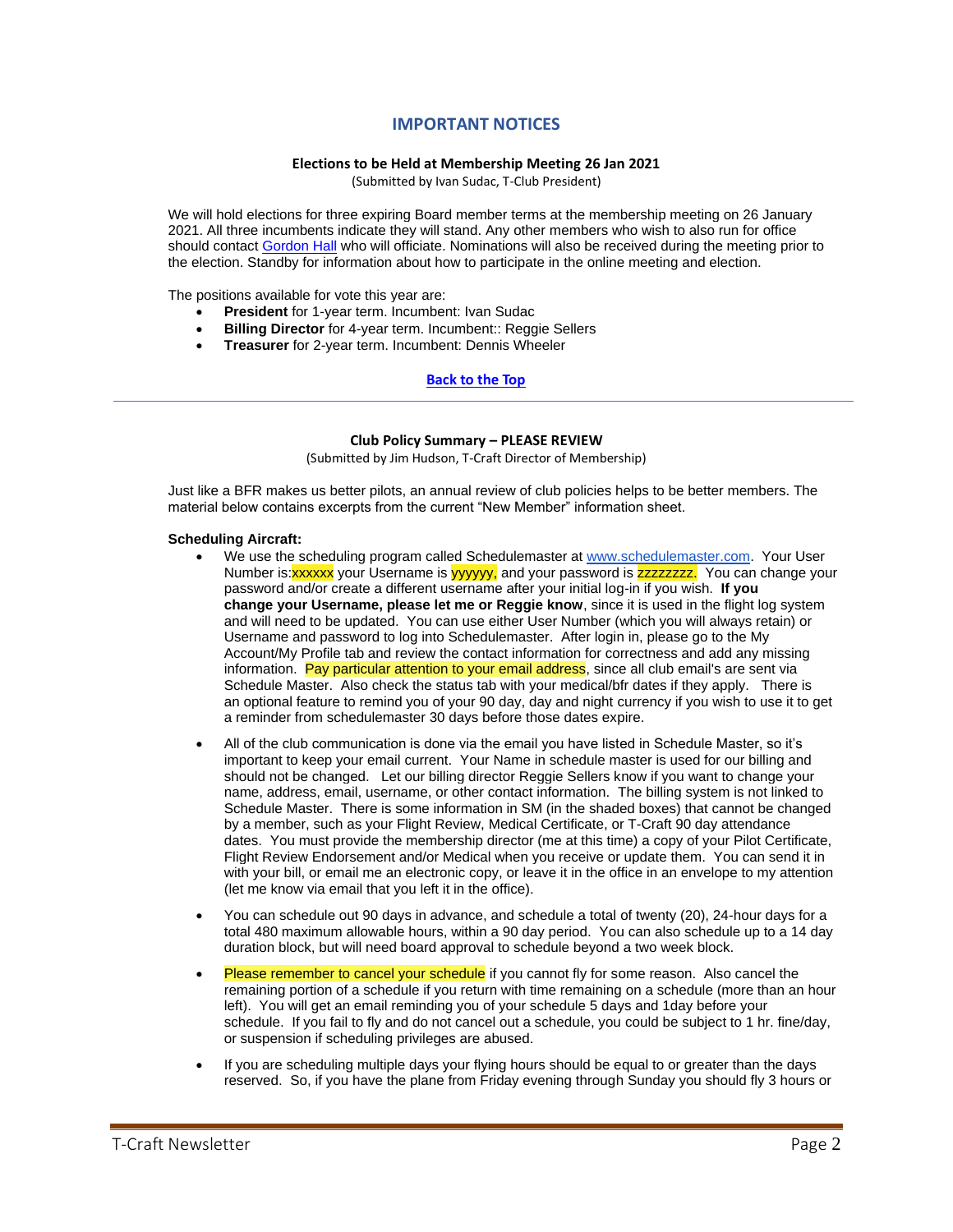more. This is meant to discourage short trips, say to McCall for several days. This is "guideline" that is intended to respect other member's access to the aircraft.

- Do not block out time you are not sure you will use. Blocking out aircraft so it is available "just in case" makes it very difficult for other members to plan time to use an aircraft. If pilots block out multiple weekends, weeks, or even months in advance and then they cancel some of the trips at the last moment it has a very negative impact on other members and their ability to schedule.
- If you have trouble scheduling aircraft, check with the pilots who have the slots you are interested in and see if swapping planes or schedule adjustments could potentially meet both members' needs.
- When scheduling a plane, be very specific with regards to your destination; for example, specify airport identifiers, local flight, pattern work, etc.
- Most members are respectful of other members and scheduling is rarely a problem.

### **Logging Out/In Aircraft:**

- Each aircraft has a Hobbs meter that is used for logging aircraft time. Also, a Tach hour meter time on the engine tachometer for determining service times.
- We use a Flight Log System for logging out and in our aircraft flights from which your billing is determined. This program resides on the computer designated for the flight log system in the club office. The other computer is for member's general use. Please watch the short video on the club web page, the bottom tab of the home page, Flight Log Training. Make sure that your log in and out Hobbs times are correct. Logging out also requires the Tach hour meter time. Call or email Reggie Sellers, our Billing Director **immediately** if there is a problem with this system. Please review the billing process in the information packet and Constitution and Bylaws to become familiar with the billing cycle dates, winter flying hour policy and other account information such as account due dates and the late fee policy. If you observe a discrepancy with the Hobbs time, contact the previous member that flew and work it out with them. Once worked out, let the billing director know so the times can be fixed.
- The gate code for the Nampa airport is **75263**. The Hangar Lock code for December is **1234**. The lock code changes at the beginning of each month (or a few days after the 1st of the month). A new lock code is sent with your monthly billing in the text of your Statement email (not on the Statement). Keep both the old month and new month codes handy until the new code is activated. Please write the code down somewhere so you don't forget it.

#### **Our website:**

• [\(www.t-craft.org\)](http://www.t-craft.org/) is an important resource for more information about our club, including calendar of events, aircraft types/equipment, Club By-Laws, Operational Policies & Procedures, Newsletters, and other information. The November 2014 Newsletter (page 2) gives a good overview of the information you can find on our webpage. Click this link to review this: [http://www.t-craft.org/](http://www.t-craft.org/Newsletters/201411.pdf)  [Newsletters/201411.pdf.](http://www.t-craft.org/Newsletters/201411.pdf) Please read the last few month's newsletters to get up to date on the latest club news. At the top of the newsletter page, there is an index of safety and other good articles of interest that go back several years. Print out a copy of the board of directors' phone numbers [\(http://www.t-craft.org/board. htm\)](http://www.t-craft.org/board.htm) to put in your flight bag or contact list in case of an emergency or problem when flying. You can also get a listing of the board members on schedule master, click on "Contact T-Craft Aero club at the bottom left of the SM home page. If you are a Facebook fan, we have a T-Craft Group in Facebook for sharing information: [T-Craft FaceBook.](https://www.facebook.com/groups/164768522373/) Two other very informative pages are "Fleet" and "Site Index" tabs. You will find valuable information on these pages.

### **Fueling, Cleaning Policy:**

The PIC (pilot in command) determines how much fuel is required during a flight and will fuel according to their flight requirements. Do not fill up with fuel when you return the plane to the hanger. Fuel cards are provided with each plane for self-serve fuel at KMAN. If a fuel is missing or does not work, borrow one from another aircraft. Be sure to return it before you fly. Notify the Treasurer of any issues with the fuel cards immediately. If off field fuel is purchased, use your credit card and submit the receipt to Reggie Sellers by email or mail for credit (gallons purchased at the club fuel rate published in the current month's Newsletter). When planes are returned, clean the leading surfaces, wax them with pledge and use the special spray or lemon pledge for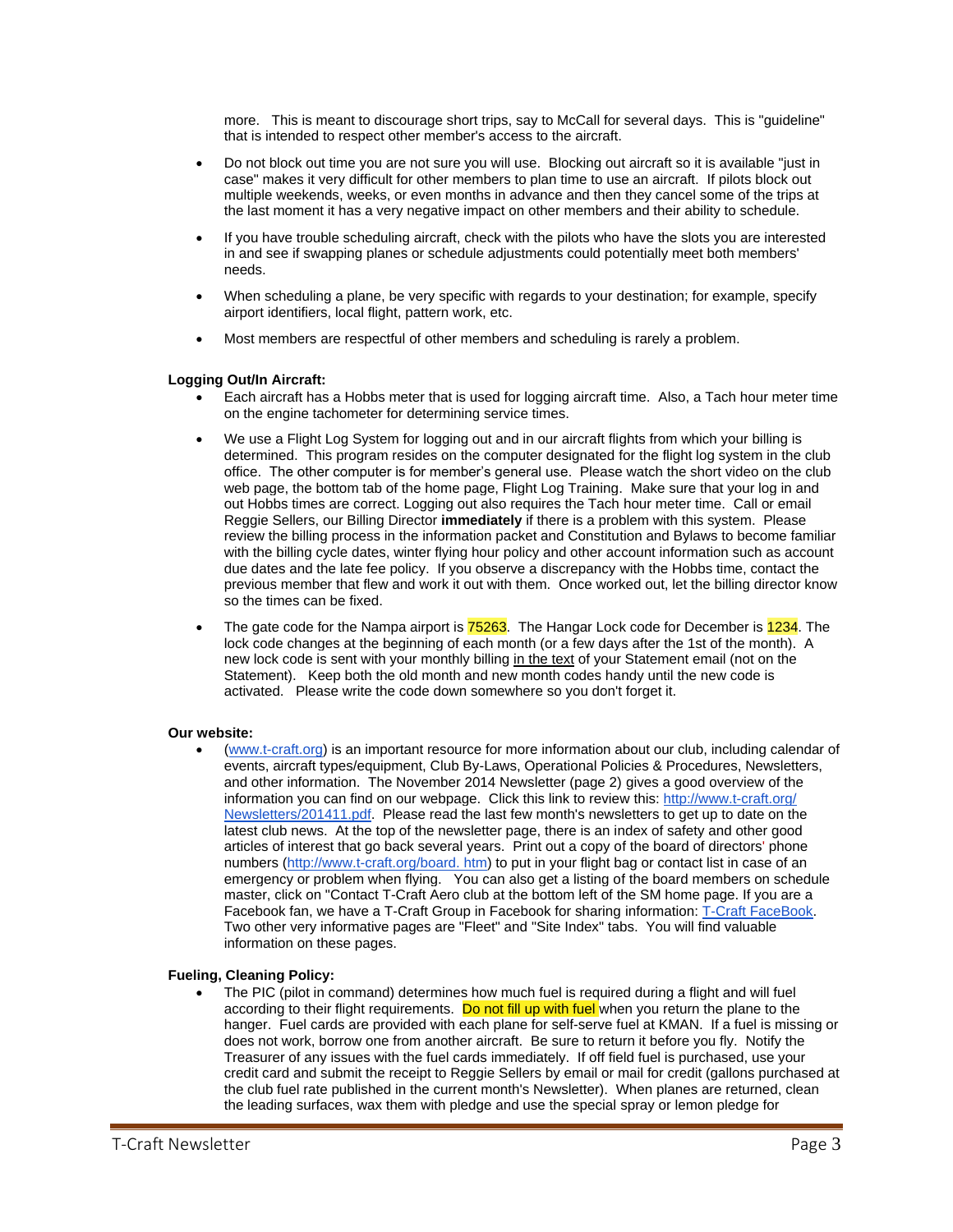windscreens only. **DO NOT** use circular motions when cleaning the wind screen, only up and down cleaning swipes. Install gust lock, pitot tube cover, seatbelts buckled, interior vacuumed if required, and aircraft doors locked, Hobbs time and tach time recorded and entered into the flight log system. Fuel cards are for KMAN only.

### **Attendance Policy:**

- At this time the Attendance policy is suspended due to COVID-19. Members will be notified when it resumes.
- Members need to make a club function at least within a 90 day period in order to be a member in good standing. Membership, safety, board meetings, and sometimes special events are credit for attendance. A sign in sheet is provided to check your name for attendance at most events. Make sure you sign in. We try to make our meetings worthwhile, informative and fun. They are a great way to meet other members and share experiences. If you have any ideas for a safety meeting, or would like to present a topic, let me know. There are circumstances from time to time that may prevent attendance within the 90-day period, such as an out of town job assignment. If there is something that comes up, just let me or one of the board members know of your circumstance. Failure to meet the attendance policy will result in suspension of flying and scheduling privileges. All club meetings and events are listed on the club calendar on the club website [http://www.t-craft.org/ calendar.htm.](http://www.t-craft.org/calendar.htm) You will get a warning from schedule master 30 days prior to your 90-day expiration date. Also, a reminder when you log on to schedule master after that date.

### **Aircraft Maintenance:**

• Should you encounter any questions or concerns regarding maintenance, contact our maintenance director James Eyre at 208-794-0667. If Jim is not available, contact any board member. Please read the maintenance articles on the T-Craft web page, under the Site Index tab; "Cold Weather Operations", "Aircraft Oil Usage", and "Electrical System Basics". AeroServices 208-466- 0400 (Mike Metcalf Owner) provides maintenance on our aircraft and can provide immediate assistance at the Nampa airport during their business hours if you are unable to contact Jim Eyre. If you do encounter a problem, make sure you fill out the squawk form using Schedulemaster to enter a squawk. On Schedulemaster select Resource Info/Maintenance /Squawk - select the aircraft under Select Resource, then click on Enter New Squawk. You should always check schedule master for squawks and airport NOTAMs before you fly any plane.

### **Aircraft Tug**

• We have a high-quality yellow tug for moving the aircraft in and out of the hanger when it may be difficult to move by yourself. The use of this tug requires you to get checked out using a check out sheet (attached) and also on the Site Index page. You can get checked out by one of the board members or your check out sponsor or instructor if he/she has been checked out themselves. Place the check-out sheet in the in basket in the office. Do not use the tug unless you have been trained, it may cause damage to the aircraft. When using the tug, all plane movement in and out from the north facing hangers requires that the elevator be locked in the full up position by using the seat belt strap. When finished using the tug, park it back in the same exact spot as marked. S**[ee complete instructions below . . .](#page-4-2)** 

### **Aircraft Check-out:**

• You must complete an aircraft data sheet for each aircraft you fly (except only one for the C172's N4464R and N13686 which are the same model). You will need to get checked out for each model of aircraft by a club member approved instructor according to the appropriate check out sheet. Student pilots will cover the items on the checkout sheet during their training and can complete the form towards the end of their training. Student pilots must fill out a data sheet for each model of plane they fly before they solo. When finished with the check-out documents, you can put them in the "in-box" on the desk in the club office. PDF files of the checklist, POH and other documents are available for each aircraft on our website under the Fleet tab. I suggest you print out a copy of the checklist for each model you fly. They normally are in the aircraft, but they turn up missing from time to time. Weight and Balance information for each aircraft can be found on our W&B Excel Spreadsheet on the club webpage under Site index, link under Weight & Balance. The avionics manuals are available on the "Fleet" page to familiarize yourself with each plane's avionics, however some of these are outdated.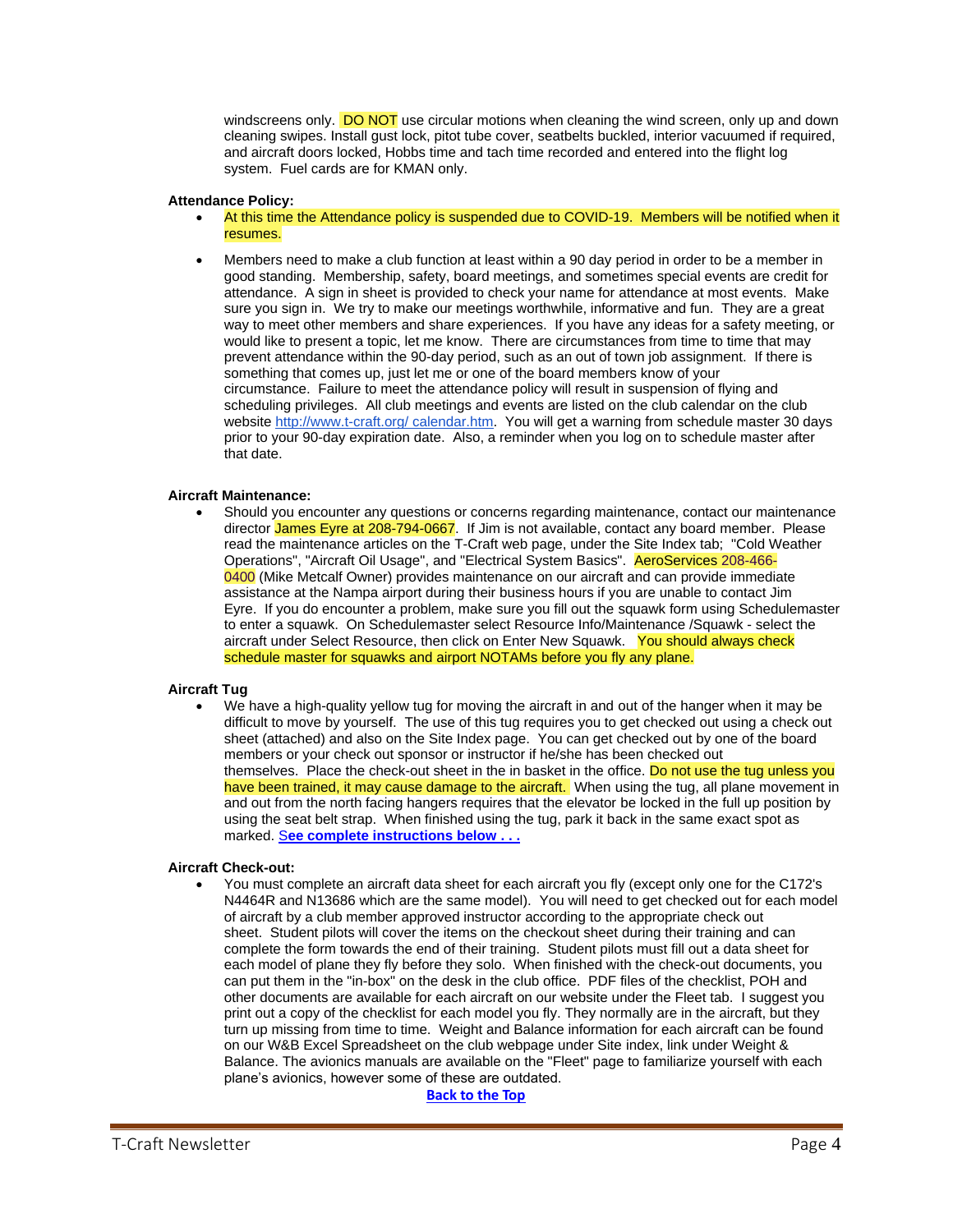### **Pre Heat Those Engines! (Repeat)**

(Submitted by Jim Eyre, T-Craft Director of Maintenance)

<span id="page-4-0"></span>Hi fellow member/owner time to remind all that preheating and allowing temps to get into GREEN before putting power to engine is absolutely necessary. Recently a substantial amount of aluminum flakes were discovered in oil filter from 93S possible from improper warm up prior to bringing power up. 89E had bronze flakes in oil filter. Again, indicating possibly improper warmup. This makes me wonder about rest of fleet! Please take care of your engines several of which are in early stages of life.

If you are clothed with several layers due to being cold just image how cold your engine must be. If small heater seems to be not working check bottom to ensure tape is holding safety switch down. You can always use another heater. Please plug in oil sump heater located near oil dip stick. Consider going to hanger and energize preheat night before early flight or arrange for another member to do so for you. Takes time to preheat properly so factor it into your usual detailed preflight. Unfortunately it is apparent there are some that get impatient and only begrudgingly preheat a few minutes if at all.

Imagine how that engine reacts when power is run up! Unplug heating from power when leaving hanger. Upon return, please put a blanket over the cowling, put the heater in place and plug in sump heater but leave all unplugged from power. Thus it is ready for next member scheduled as you would like to arrive and see. It takes ALL of us to care & ensure we get full operational life from each engine.

Thanks for your help & understanding. Properly PREHEAT, be safe and enjoy your winter flying.

# **[Back](#page-0-1) to the Top**

## **Billing Record / Winter Flying Policy (Repeat)**

(Submitted by Reggie Seller, T-Craft Director of Billing)

<span id="page-4-1"></span>Last month we were able to get within 2 of having everyone pay on time. That's a record!! Let's see if we can have 0 late payments in December. We can do it!!!

Also, if you aren't familiar with the Winter Flying Policy, now would be a great time to review it. Feel free to ask questions if you don't understand the policy.

### **[Back](#page-0-1) to the Top**

#### **Aircraft Tug Operating Procedure (Repeat)**

(Submitted by Reggie Sellers, T-Craft Billing Director)

<span id="page-4-2"></span>We updated the AirCaddy Tug operating procedures to insure greater safety while moving our aircraft. Please do a pre-use briefing now (see below) and then use the new checklist which is attached to the tug.

- 1. Unplug the power cord and wrap it around the brackets at the rear of the tug securely with nothing hanging.
- 2. Turn on the power switch by rotating the key to the right. You should hear the battery relay "click". The voltmeter should show a full charge (Needle in the white bar). Wait at least five seconds.
- 3. Make sure your path is clear of obstructions. The Red Emergency Knob in the middle of the handlebars should be out showing a green stripe. If it isn't, rotate the Red Emergency Knob **clockwise** gently and it will pop out exposing the green stripe. Grasp the handlebars and rotate them **VERY SLOWLY** away from you to go forward and toward you for reverse. It is **VERY IMPORTANT** that you become familiar with the speed and maneuverability of the tug before you hook it to a plane. **DO NOT operate the tug at maximum speed when maneuvering. It WILL cause damage to it, you and the plane**. If you need to stop suddenly, release the handlebar grips and the tug will stop with its internal electric brake

system. You can also push the Red Emergency Knob in and the tug will stop quickly.

4. Make sure the wheel cradle ramp is up and locked and then maneuver the tug slowly to the airplane.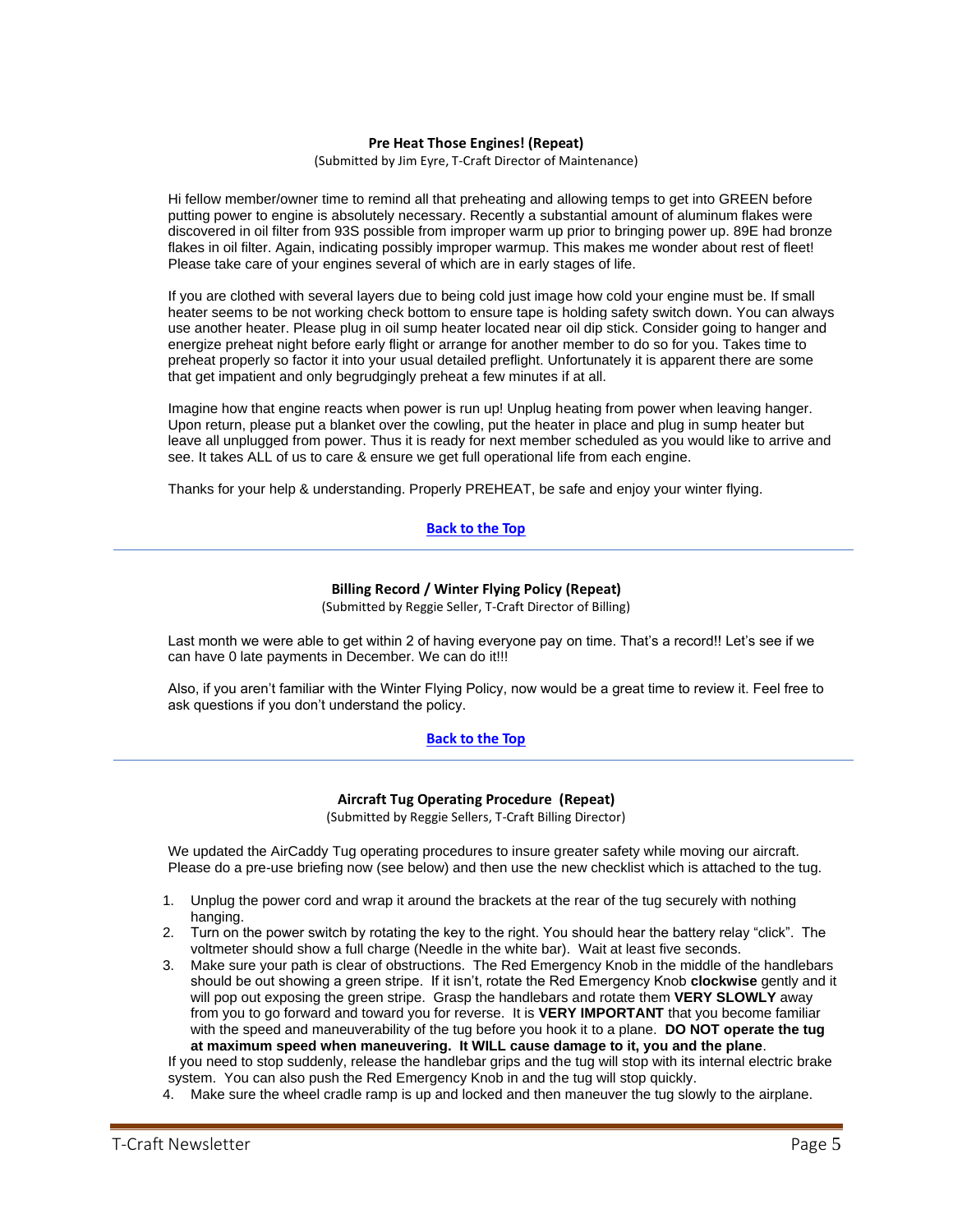- 5. Align the tug straight with the airplane's front nose wheel. Stop when the front of the wheel cradle is about a foot away from the nose wheel. Make sure the cradle rotation pin is locked down and cradle will not rotate. (This pin can be released allowing the cradle to rotate making the tug easier to steer if desired but it has to be locked into place before the plane can be removed from the tug) Pull the black handle lightly (Do Not force it) to release the cradle ramp allowing it to drop down for the nose wheel to roll up.
- 6. Release the winch strap, pull it out and install the long handle/hook to the front landing gear around the strut tube. Remove tire chocks and make sure the emergency brake is off. Rotate the hand winch ratcheting lever forward. Wind the hand winch until the plane's nose wheel is securely up the ramp and in the cradle. The cradle ramp will rotate up to a closed and locked position. Make sure to keep tension on the strap and hook but not too much. One or two clicks of the winch after the strap is tight is plenty.
- 7. Once the nose wheel is locked into the cradle, the plane is ready to be moved.
- 8. STOP! Whenever you move a plane in or out of the NORTH HANGERS lock the yoke in the full up elevator using the seat belt/safety harness. If you don't the ELEVATOR WILL HIT THE HANGER FLOOR.
- 9. Maneuver the plane to the desired location VERY SLOWLY. Take your time. If possible have someone watch the wing tips for clearance and look for other things that may be in your way.
- 10. When you reach the desired place to park the plane, apply the plane's emergency brake or place chocks in front of the tires. Disconnect the hand winch by first rotating the hand winch ratcheting lever rearward and rotate the winch handle until the hook is loose enough to be removed from the strut tube. Disconnect the hook from the strut tube. Rotate the ratcheting lever forward and wind the strap back onto the winch. Move the tug backwards until the tire just touches the ramp of the cradle. Pull the cradle release lever LIGHTLY towards you. The ramp should drop. Then VERY SLOWLY drive the tug away from the plane. The cradle ramp will rotate down and the nose wheel will roll down the ramp and off of the cradle. Pull up on the end of the cradle ramp to lock it back into position before driving the tug away. Park the tug by the first column at the far west end of the hanger. Turn the key off and plug the tug into the

outlet on the column. The indicator light on the unit (opposite side from the power cord) should be amber or green. If it is flashing please notify the board as this indicates an error.

# **[Back to the Top](#page-0-1)**

# **Website Link to T-Craft 2021 Calendar of Events**

(Submitted by Jim Hudson, T-Craft Director of Membership)

<span id="page-5-0"></span>[Click here to see the 2021 Calendar of Events](http://www.t-craft.org/calendar.htm)

# **[Back](#page-0-1) to the Top**

### **FAA Weather Webinars**

(Submitted by FAA Safety Team)

<span id="page-5-1"></span>"Best Tips Tricks and Sites for Self-Briefing Plus January 1-15 Webinars" Topic: Tricks, Tips and Best Sites for Conducting a Safe Self Briefing. On Thursday, January 14, 2021 at 12:00 Pacific Standard Time (13:00 MST, 14:00 CST, 15:00 EST, 10:00 HST, 11:00 AKST, 13:00 Arizona, 20:00 GMT) Select Number: WP01103140

In this 60 minute webinar, aviation weather expert Delia will discuss the great new tools to identify potentially hazardous weather:

- The three MUST-USE sites for an accurate briefing
- A great new feature of 1800wxbrief you may not know about
- The GFA Graphical Forecast for aviation
- Using my Weather Risk Assessment chart

## **[Click here to register](http://www.fly-rite.com/free-webinars) today**

Other Free Webinar Dates Available: Saturday, 2 January 2021- [Aviation Weather Hazards: Identify and Avoid 9:00 AM PST/12:00 PM EST](https://www.faasafety.gov/SPANS/event_details.aspx?eid=103132)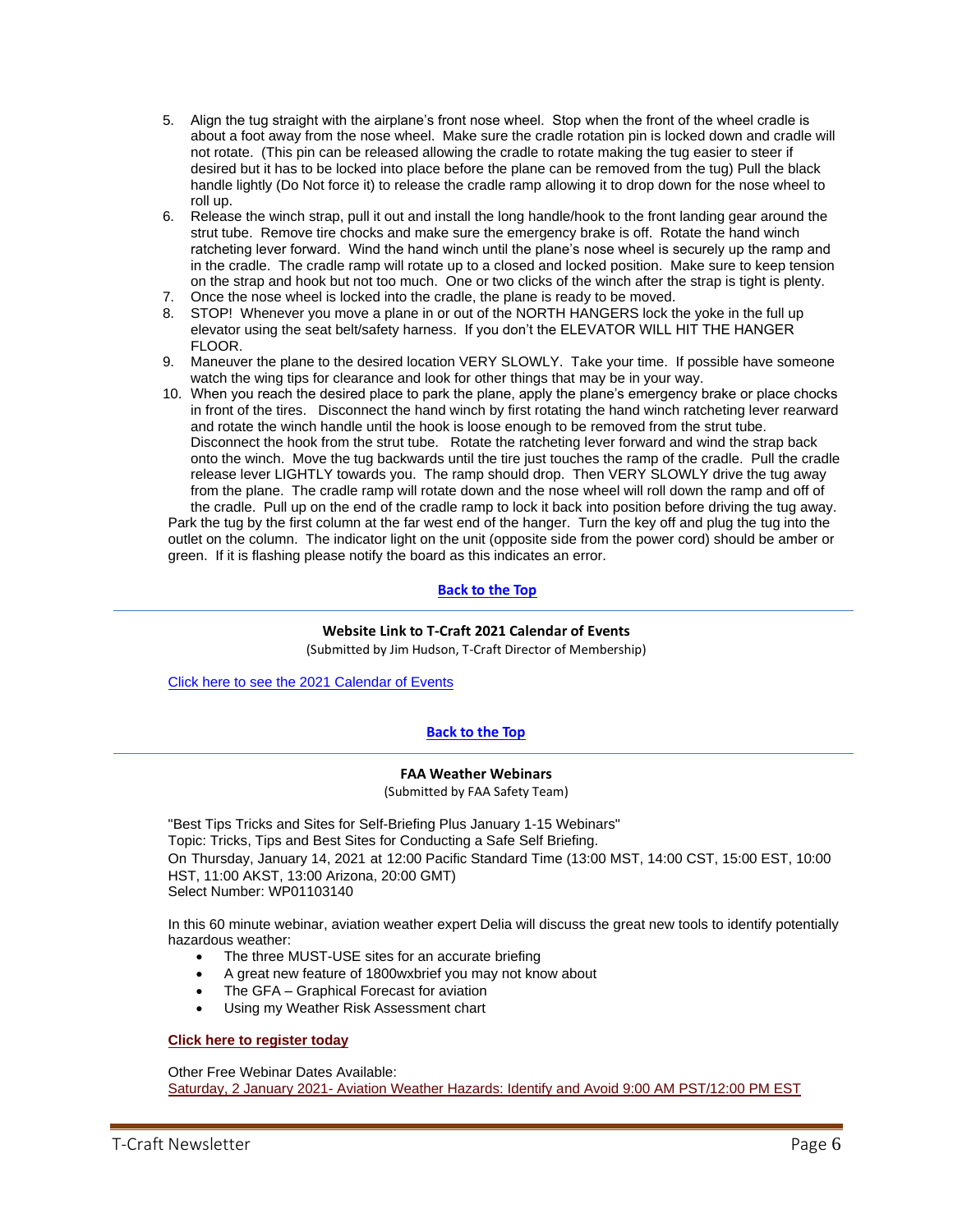Monday, 4 January 2021 - [Intro to Weather Briefings 3:00 PM PST/6:00 PM EST](https://www.faasafety.gov/SPANS/event_details.aspx?eid=103133)

Wednesday, 6 January 2021 - [Aviation Weather Hazards: Identify and Avoid 3:30 PM PST/6:30 PM EST](https://www.faasafety.gov/SPANS/event_details.aspx?eid=103134)

Thursday, 7 January 2021 - [Best Tips Tricks and Sites for Self Briefing 4:30 PM PST/7:30 PM EST](https://www.faasafety.gov/SPANS/event_details.aspx?eid=103135)

Sunday, 10 January 2021 - [Aviation Weather Hazards: Identify and Avoid 8:00 AM PST/11:00 AM EST](https://www.faasafety.gov/SPANS/event_details.aspx?eid=103136)

Monday, 11 January 2021 - [Intro to Weather Briefings 3:30 PM PST/6:30 PM EST](https://www.faasafety.gov/SPANS/event_details.aspx?eid=103137)

Wednesday, 12 January 2021 - [Best Tips Tricks and Sites for Self Briefing 4:00 PM PST/7:00 PM EST](https://www.faasafety.gov/SPANS/event_details.aspx?eid=103138)

Thursday, 13 January 2021 - [Intro to Weather Briefings 4:30 PM PST/7:30 PM EST](https://www.faasafety.gov/SPANS/event_details.aspx?eid=103139)

Friday, 14 January 2021 - [Best Tips Tricks and Sites for Self Briefing 12:00 PM PST/3:00 PM EST](https://www.faasafety.gov/SPANS/event_details.aspx?eid=103140)

To view further details and registration information for this webinar, [click here.](http://www.faasafety.gov/SPANS/event_details.aspx?eid=103140) The sponsor for this seminar is: **FAASTeam** The following credit(s) are available for the WINGS/AMT Programs: Advanced Knowledge 1 - 1 Credit [Click here to view the WINGS help page](https://www.faasafety.gov/OnlineHelp/Default.aspx?page=/WINGS/pub/default.aspx)

# **[Back](#page-0-1) to the Top**

# **CALENDAR**

### **Month Ahead – Jan**

<span id="page-6-0"></span>

|    | м  |            | w  |    |    |    |
|----|----|------------|----|----|----|----|
|    |    |            |    |    |    |    |
|    |    |            |    |    |    |    |
| 10 | 11 | $12 \ \nu$ | 13 | 14 | 15 | 16 |
| 17 | 18 | 19         | 20 | 21 | 22 | 23 |
| 24 | 25 | 26         | 27 | 28 | 29 | 30 |
| 31 |    |            |    |    |    |    |

## **Coming Events**

**10 Jan 2021**: Accounts due

**12 Jan 2021:** Board Meeting 7pm, online

**20 Jan 2021:** Accounts past due

**26 Jan 2021:** Membership meeting **Elections Standby for info on how to participate in the online meeting and election.**

# **[Back](#page-0-1) to the Top**

# **CLUB STATS**

### **Member Stats**

<span id="page-6-1"></span>120 Members on wait list Class I Members (33%) Class II Members (67%) Inactive (voluntary suspension) Suspended (22% BFR/Med/attend/billing includes the 16 inactive)

# **Member Ratings**

 Student Pilots (5 suspended or inactive) Private Pilots Commercial Pilots Air Transport Pilots Instrument Rated Pilots (not all are current) **[Back to the Top](#page-0-1)**

### **New Members**

Caden Lewis – Class i John Szanto – Class I

**New CFI** David Meisner

**Late Payments-Dec**

7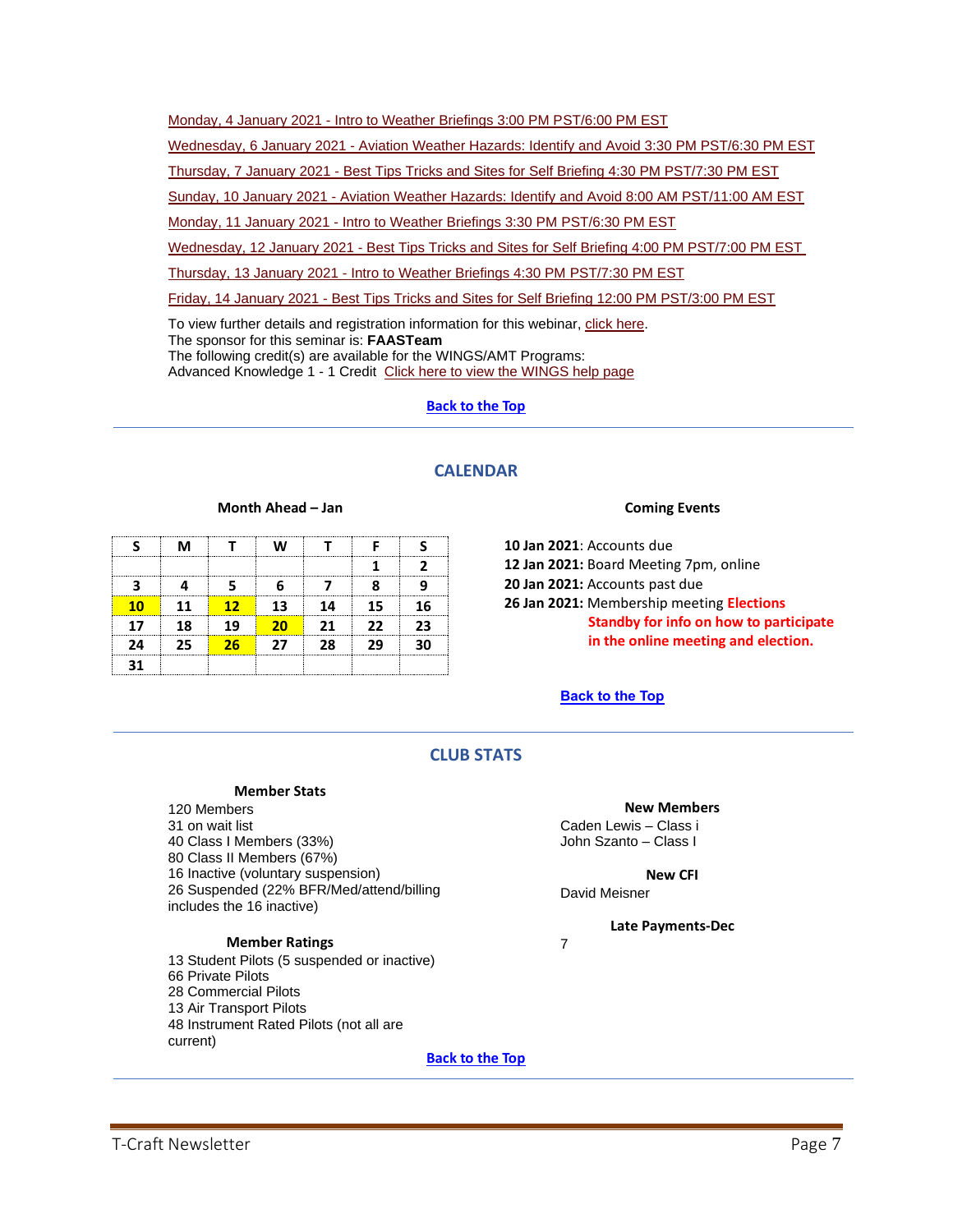# **HOURLY RATES**

# **(New Rates Effective 2/26/2020)**

<span id="page-7-0"></span>



 N67375 N4464R N13686  $$68.00$  \$76.00 \$76.00







N1293F N9989E N7593S

 $$95.00$  \$128.00 \$128.00

**[Back](#page-0-1) to the Top**

# **FUEL REIMBURSEMENTS**

# **\$4.25 per gallon**

<span id="page-7-1"></span>**We** receive a significant discount from the AV Center published prices. **PLEASE REMEMBER TO REMOVE YOUR FUEL RECEIPT** from the fuel pumps so others will not see our fuel price. Also, please do not broadcast our price to non-members.

## **[Back](#page-0-1) to the Top**

# **AIRCRAFT CARE (REVISED)**

<span id="page-7-2"></span>**Windscreen Care**: When cleaning the windscreen, use only vertical strokes. Do not use circular strokes. Over time, circular movement of the cleaning towel will leave a corresponding mark in the screen that will require replacement.

**Post Flight**: We are continuing to see many instances of lack of care and taking the time to make sure that you're (and our) planes and hanger are put away properly. Gust locks, pitot tube covers not installed, flaps left down, doors not locked, seat belts not put away, master left on = dead battery, avionics master not turned off, lights not turned off (except its advisable to leave the beacon light on as a warning the master was left on), bugs not cleaned thoroughly from all leading edges, windows streaked, dirt and trash not cleaned out (plane and hanger), fuel card or keys missing from the key bag, key bag not zipped or put away, hanger door pins not fully secured, hanger doors left open, hanger lights left on, the hanger itself not locked. There should be no need for any such reminders, as a matter of common courtesy we should leave an aircraft in a clean condition after we have flown it. We learned as early as first grade, if we create a mess, we clean it up. That's the grown-up thing to do. PLEASE take you time when ending your flight and be vigilant on taking care of these items.

**Oil Usage:** Fellow members/owners - in the big scheme of things OIL is relatively inexpensive. However, over time we have established a norm for each aircraft on how much oil a particular engine is comfortable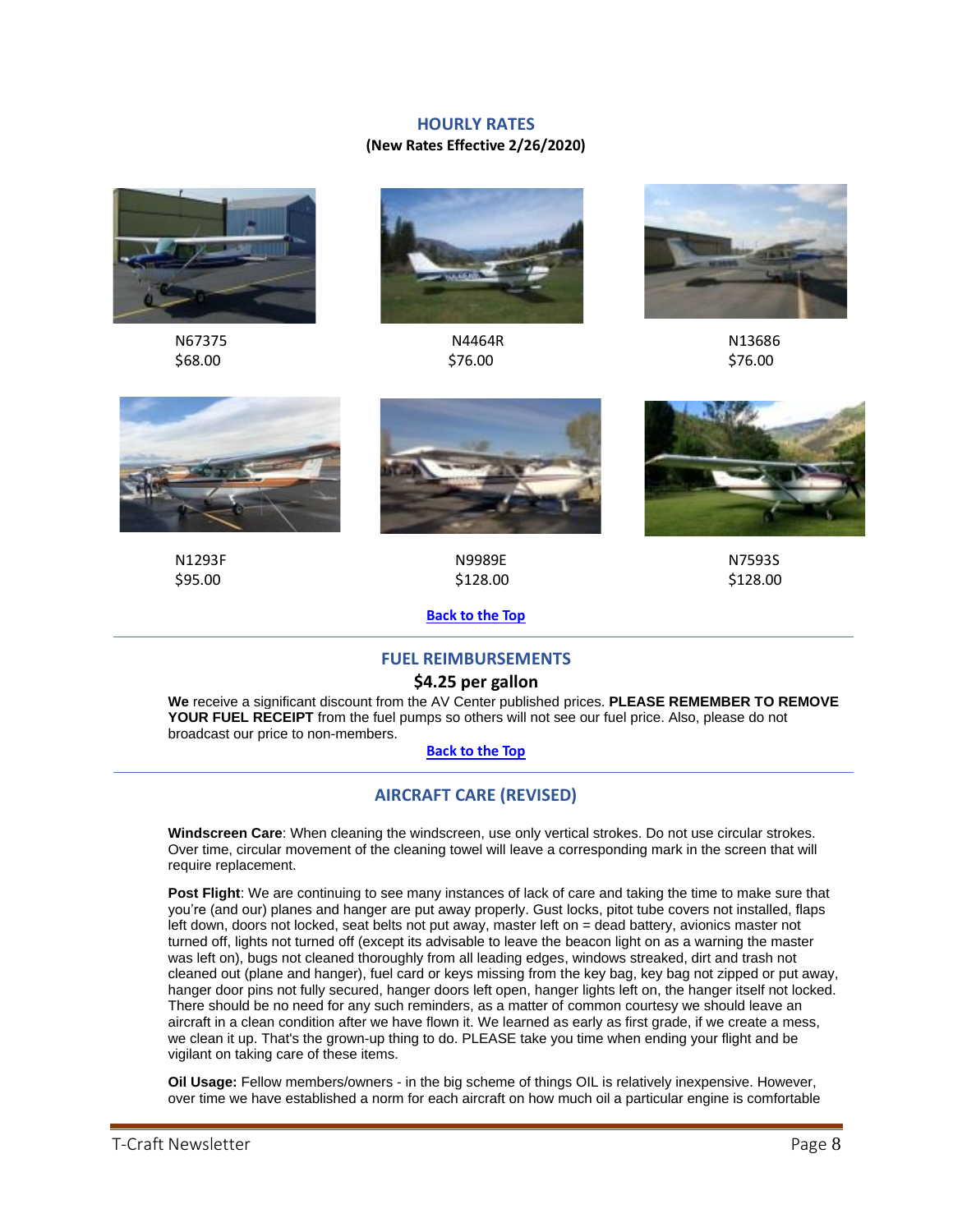with. Jim Hudson has taken his time to produce a comprehensive check list for each aircraft. Included in the pre-flight section it states minimum/maximum oil to check for. Do not go by what the POH says, i.e. engine has a 12 qt capacity. 93S for example would blow oil out breather tube along belly of aircraft until dip stick reads 8. Please use checklist for amount of oil necessary for all T-Craft aircraft. As I have repletely said, if you are determined to dump more oil into sump than necessary please present yourself at plane wash to clean the bellies. I keep putting 6-7 Qts oil on back shelf and it disappears quickly. Remember to note oil used on log program. Also putting unnecessary amounts of oil into an engine really screws up any attempt to determine what actual oil usage is. An engine has to work harder if sump is over-filled with oil. Read Aircraft Oil Usage on our web site under Site Index. James Eyre

**Check Lists (Revised)**: The checklists have been updated and available on the club website/Fleet page. Updates include an item to check Tach time and compare to oil change time, mixture settings on take-off to agree with POH, updated KBOI Dep/Approach frequencies to agree with revised airspace, elimination of vacuum check with aircraft with no vacuum and some formatting changes.

All members are encouraged to print out your own checklist. Laminated versions will be placed in the aircraft in the next few weeks. Use of the T-Craft checklist are optional, but many members find them useful. – Jim Hudson

## **[Back](#page-0-1) to the Top**

# **HANGAR SECURITY**

- <span id="page-8-0"></span>• Please check to make sure you don't have the airplane keys or fuel card in your pocket.
- Make sure the plane and hanger are locked and secure; hanger door pins in, doors locked, hanger locked.
- <span id="page-8-1"></span>• Gust Lock installed, pitot tube cover installed. It gets windy at times in the hanger when the doors are open.

## **[Back](#page-0-1) to the Top**

# **SCHEDULE MASTER (REVISED)**

# **ATTENDANCE REQUIREMENT SUSPENDED DURING QUARANTINE**

**90 Day Attendance and Day/Night Currency:** Some of you, in fact most by now have probably received email notices from SM that you're 90 day T-Craft attendance will expire on a certain date. A field was set up in the Status tab to show that expiration date in. This is a way to keep track and notify you of your upcoming 90-day attendance expiration date. You'll get a notice 30-day prior to that date from Schedule Master. You will also get a message after that notice when you log on to Schedule Master. As per club policy, your scheduling and flying privileges will be suspended if you exceed this date, and any future schedules will be canceled if you're suspended. You will NOT be automatically suspended by schedule master if this date is exceeded. You will get notification by the membership director when he suspends your privileges, since there are some circumstances for exceptions.

**Scheduling Guidelines (Revised):** A reminder of our scheduling guidelines per our policy. Although I've not heard of any complaints, I have observed schedules that are for several days to short distances, like McCall.

**Sharing** aircraft between as many as 14 flying members per aircraft can result in lack of availability. The following are some guidelines the T-Craft Board encourages you to follow to reduce scheduling conflicts and increase availability.

- Do not block out time to fly that you don't intend to use. Blocking out aircraft so it will be available "just in case" makes it very difficult for other members to plan time to use an aircraft. If pilots block out multiple weekends weeks or even months in advance and then cancel some of the trips it has a very negative impact on other members, resulting in complaints. Things come up, weather changes and sometimes we just don't meet our personal minimums to fly safely. In these instances, PLEASE cancel your flight! We want you to feel it is o.k. to cancel, just don't schedule multiple trips knowing you will cancel the one that doesn't fit into your yet to be determined work schedule.
- Schedule the aircraft that fits the mission. We have limited aircraft certified for IFR operations. If you can take another aircraft and leave the IFR aircraft for those who are training for or flying IFR other members can continue their training uninterrupted. Or, if your favorite aircraft is and one of our IFR certified birds let be known that you are willing to swap if someone really needs and IFR bird.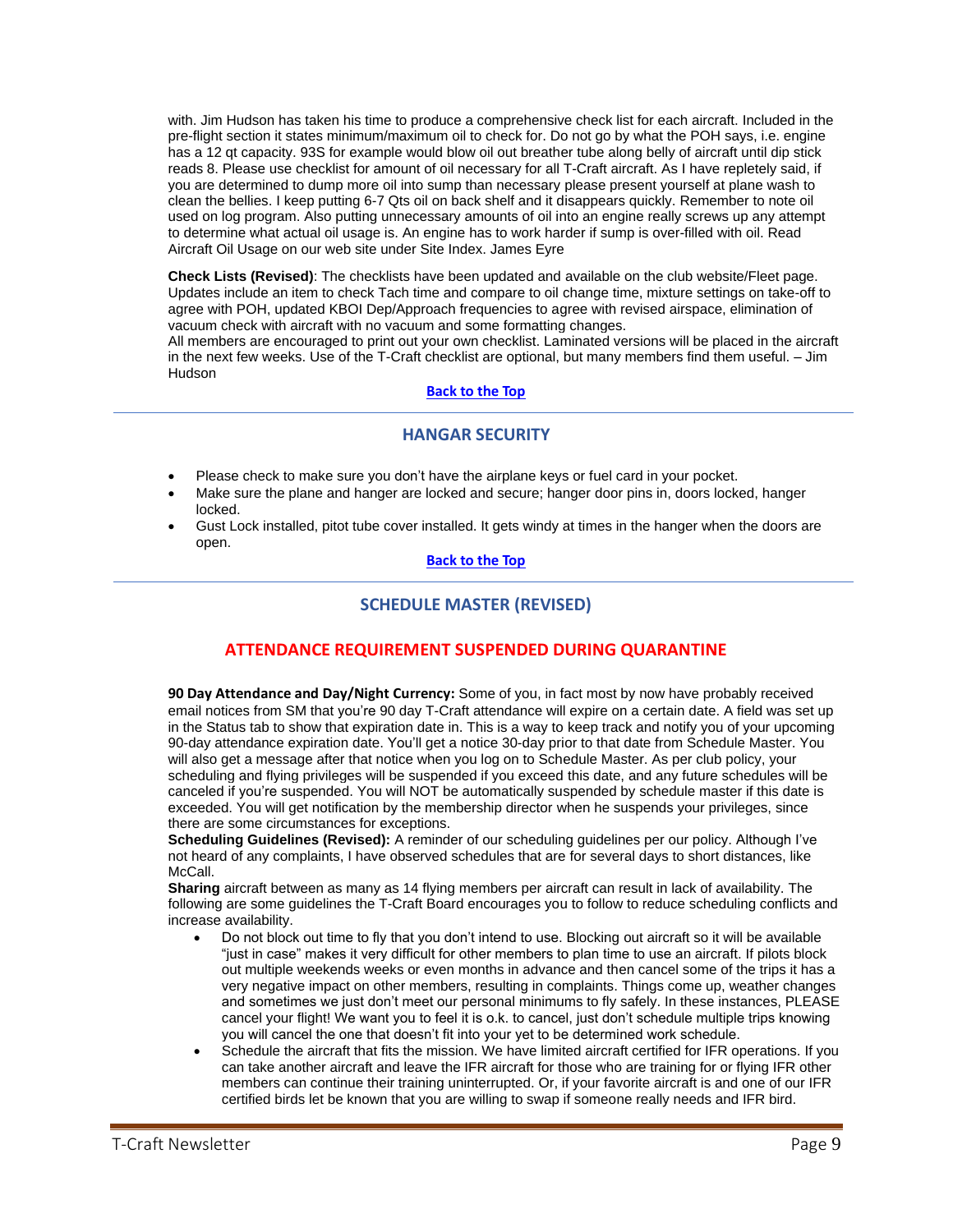- If you are flying multiple days your number of hours flown should be equal to or greater than the number of days you have the aircraft scheduled for. For example, if you scheduled an aircraft for Friday evening until Monday morning you should expect to put a minimum of 4 hours on the aircraft.
- If you have been flying quite a bit and would potentially be willing to give up your schedule, wait until only a few days out to schedule your aircraft to give others who are struggling to plan ahead the opportunity to get out and enjoy Idaho's incredible flying.

For those who are having trouble scheduling aircraft try the following:

- Use the notification function in Schedule Master to notify you of a cancelation so you can schedule the aircraft as soon as the cancelation is submitted.
- Call the member who has the aircraft and time slot you want/need and see if they are able to swap or may already be looking at canceling the flight but haven't canceled yet.

# **BILLING & LOGGING (REVISED)**

<span id="page-9-0"></span>**Billing:** Please Remit Payment In Full By The 10th Of The Month. Your account will be PAST DUE if not received by the 20th and there will be a \$10.00 late fee. There will be a finance charge if your account is over 30 days past due and flying privileges will be suspended.

**Logging (revised)**: The FlightLog System is NOT connected to Schedule Master. If you Log a plane out in the Flight Log System and then decide not to fly, you need to log the plane back in. Cancelling the flight in the Schedule Master on-line system WILL NOT cancel the flight in the Flight Log System. You have to do BOTH.

- LOG OUT BEFORE FLIGHT:
	- $\circ$  Enter destination. Make it as specific as possible so the DOM can continue to project 100 hour and annual inspections. This also helps if you do not return as scheduled.
- LOG IN AFTER FLIGHT:
	- o Enter fuel, oil usage
	- $\circ$  Enter Hobbs Time. This is the basis for billing / reconciling accounts and also for maintenance projections. If the Hobbs meter is inaccurate when you fly PLEASE call the person that flew before you and work it out.
	- $\circ$  Enter Tach Time. Please be accurate and use a flashlight if necessary to see all of the numbers. 4 digits to the left of the decimal and one to the right are required. Tach time is required so that we can receive more accurate information and advisories for Oil Changes. If the Time to Service is 5 hours or less, there is a warning that comes up in yellow. If the Time to Service is down to "0" there is a RED Warning and a message to call the DOM before you fly. This should not happen as we are striving to be timely with our oil changes.
	- o Hit the GREEN FINISH button. If you hit the cancel button, the flight will not be logged back in making it very difficult and confusing for the next member to take that airplane.

Report any issues to Reggie Sellers at 208.861.6274 / email [regluvs2fly@gmail.com](mailto:regluvs2fly@gmail.com)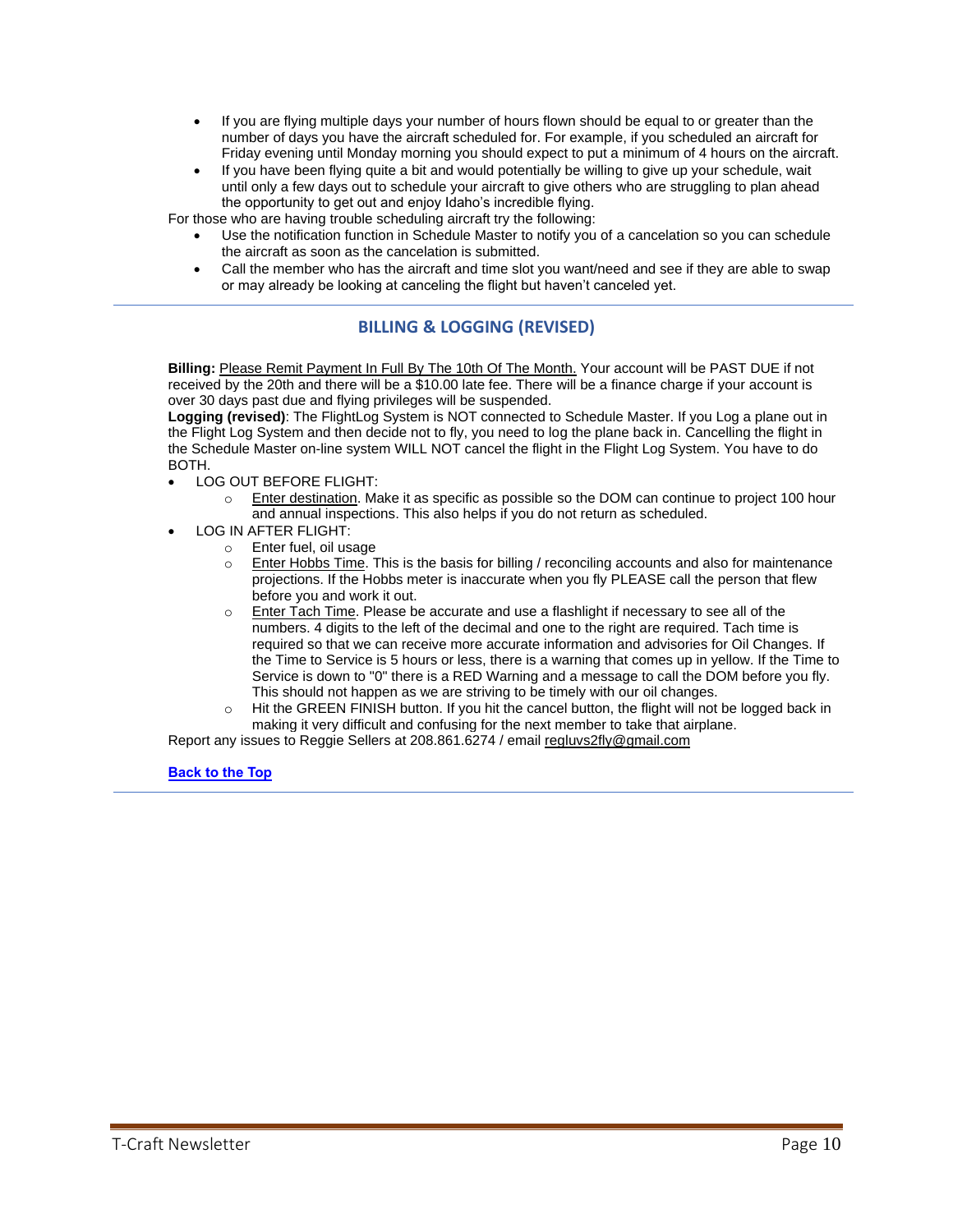# **TIPS, TRICKS AND FUN**

**Winter is Here (Quiz)** (Reprinted from AOPA ePilo)

<span id="page-10-1"></span><span id="page-10-0"></span>From stubborn engines to slick runways and icy clouds, winter's arrival brings plenty of ways to get into trouble. Warm up your brain with this [AOPA Air](https://click.mail.aopa.org/?qs=fac97446458bb17e7fb3e8e47679e2ab2c75cdcd3237c32cf26514fc2c286d4e8d1ca34340f7339d42aad8f1de7905b40098c31bfbba9b3b)  [Safety Institute quiz!](https://click.mail.aopa.org/?qs=fac97446458bb17e7fb3e8e47679e2ab2c75cdcd3237c32cf26514fc2c286d4e8d1ca34340f7339d42aad8f1de7905b40098c31bfbba9b3b)



# **[Back](#page-0-1) to the Top**

**Escape the Ice (Video 03:51)** (Reprint from AOPA ePilot)

<span id="page-10-2"></span>

Hear from weather expert and AOPA Pilot Magazine writer, Tom Horne, on the dangers of flight into "known icing" conditions and what you can do to escape those conditions with your life. See video here .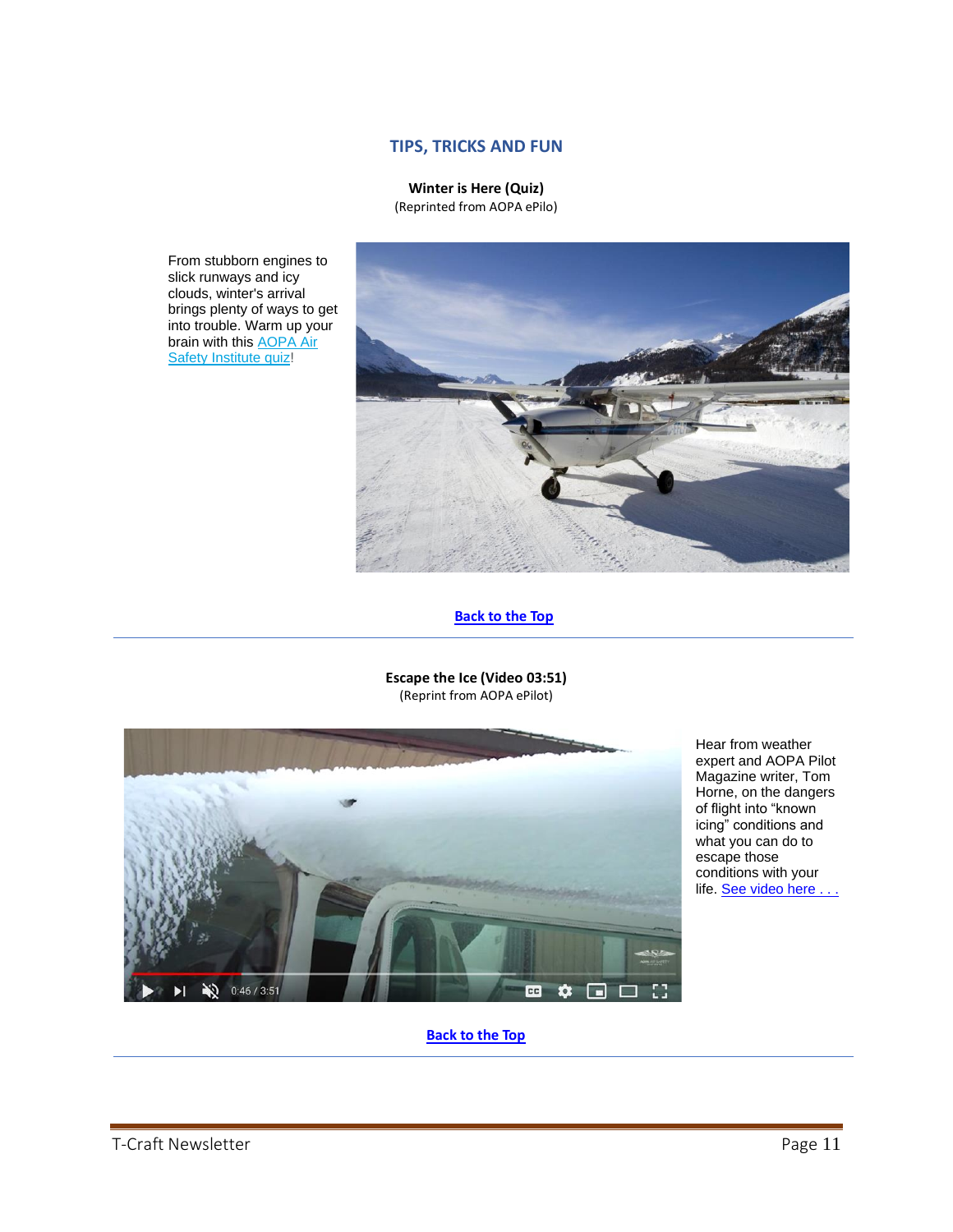### **The Massive Flyover of Washington, D.C. That Nobody Saw (Video 43:59)** (Reprinted from AOPA ePilot)

<span id="page-11-0"></span>

**[Back](#page-0-1) to the Top**

### **Back In The Saddle On A Very Different Horse** (Reprinted from Air Facts Journal)

<span id="page-11-1"></span>And then she said it: "why don't you fly anymore?" My response was simple: "I don't know." Suddenly, I had a flying club membership application in my hand—I was going to get my ASEL (I didn't know what that was, just that was what I was going to get). There I was, a Commercial, Instrument-rated helicopter pilot, learning to land an airplane. Read more .

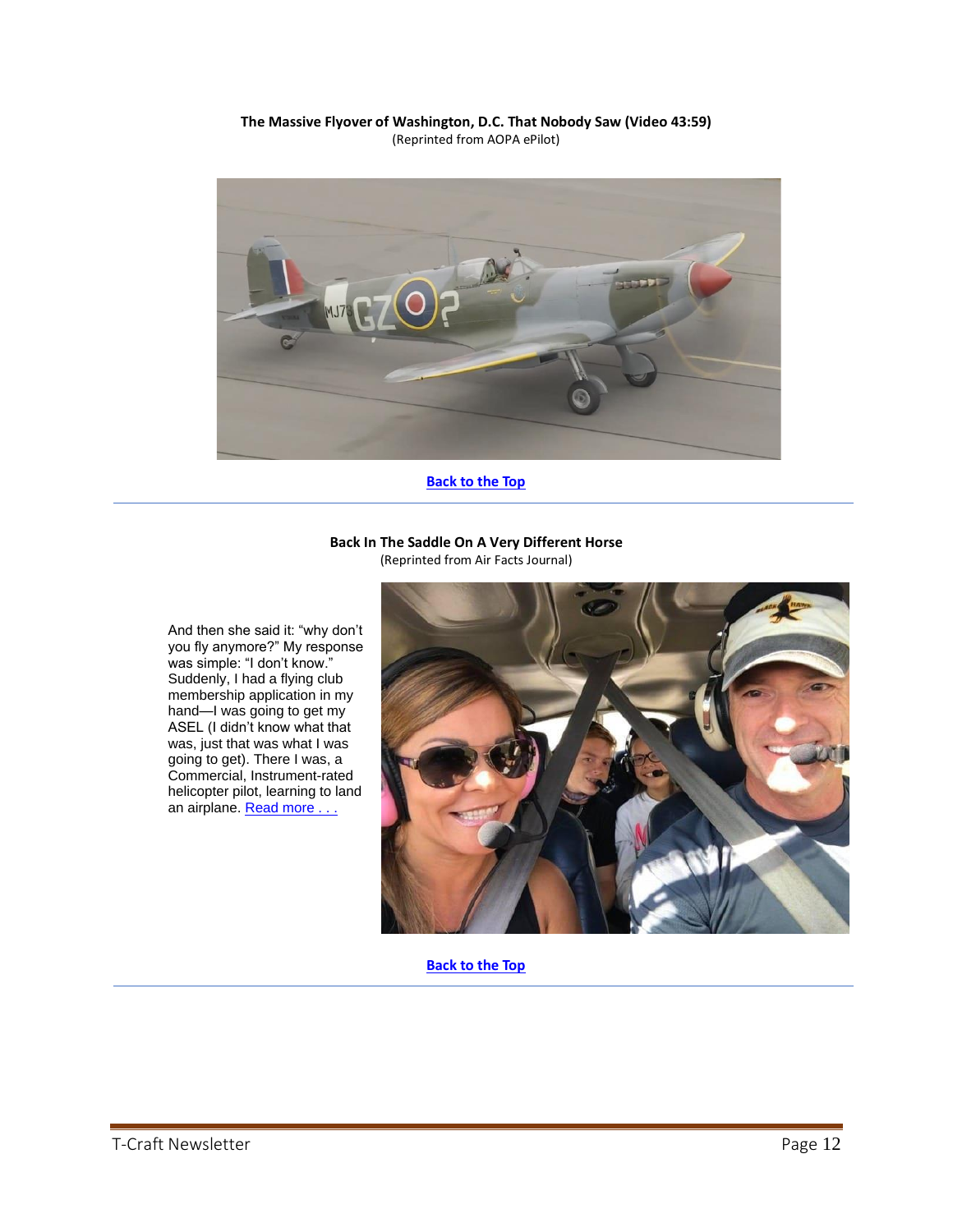# **Always Bring A Flashlight**

(Reprinted from Air Facts Journal)

<span id="page-12-0"></span>

November is the time of year in the Midwest that can bring beautiful crisp late fall days, or it can bring fog, snow, ice, and a freezing rain chilling to the soul. In late November of 1981 I had a flight that encountered almost all of those that mother nature could provide. Read more . . .

**[Back](#page-0-1) to the Top**

## **A Christmas Gift to Myself**

(Reprinted from Air Facts Journal)

<span id="page-12-1"></span>It's Christmas morning and I rise early, not to play Santa to my children, for they are long grown. Today I rise early to gift myself. I'm careful not to wake my wife, warm and snuggled under the covers. She has no interest in this thing that I go to do. **Read more** .